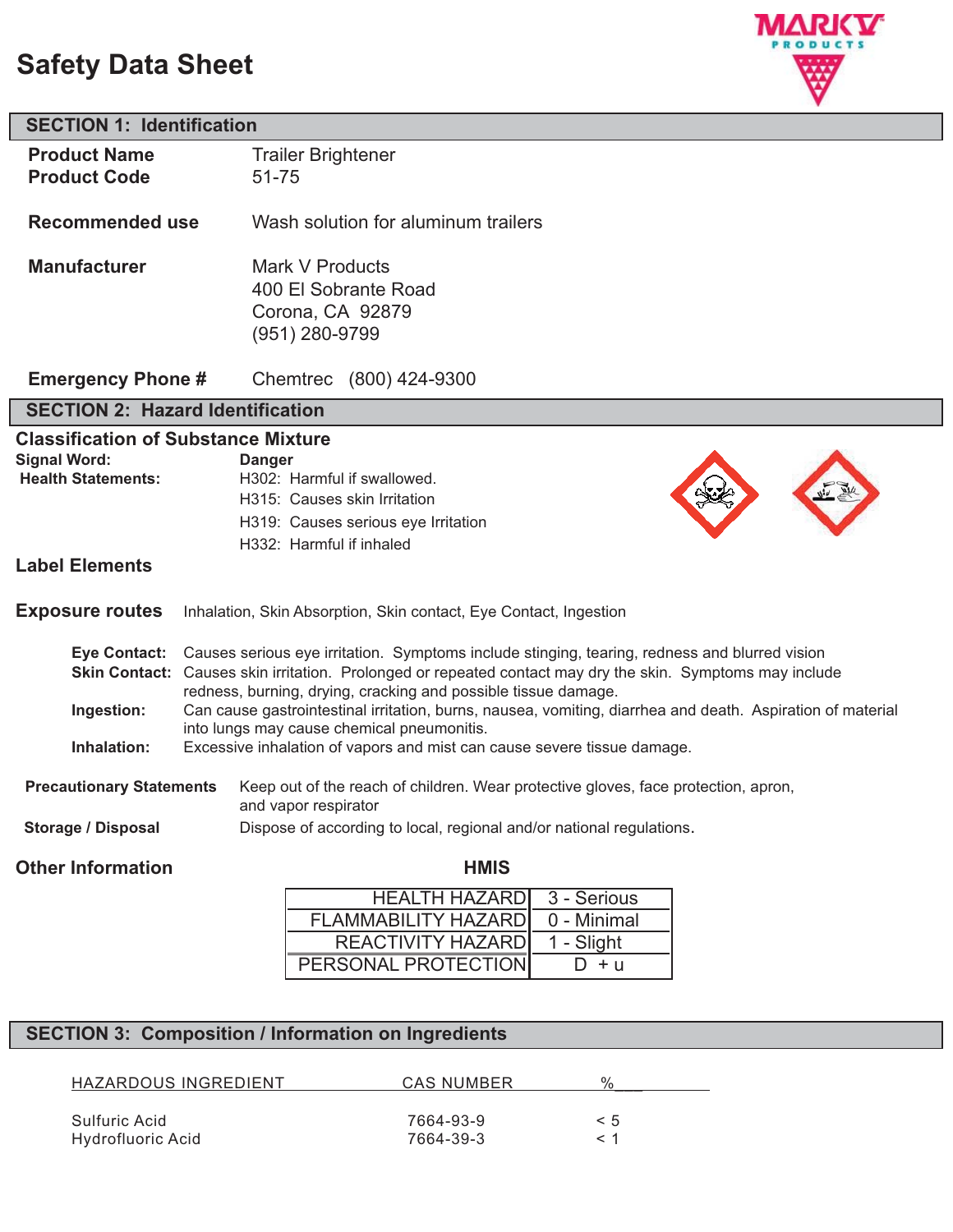### **SECTION 4: First Aid Measures**

### **Description of first aid measures**

| Inhalation | Remove to fresh air. If breathing is difficult, administer oxygen. If breathing has stopped, give artificial<br>respiration. Get immediate medical attention. Person should be examined by a physician and held under |  |  |
|------------|-----------------------------------------------------------------------------------------------------------------------------------------------------------------------------------------------------------------------|--|--|
|            | observation for 24 hours.                                                                                                                                                                                             |  |  |
| Skin       | Wash with soap and water. Remove contaminated clothing and wash before re-use.                                                                                                                                        |  |  |
| Eve        | Remove contact lenses if present. Rinse with water for 15 minutes. Hold eyelids apart to ensure flushing.                                                                                                             |  |  |
|            | Get immediate medical attention.                                                                                                                                                                                      |  |  |
| Ingestion  | Do not Induce vomiting. If conscious, give two glasses of water. Follow with Milk of Magnesia.                                                                                                                        |  |  |
|            | Get immediate medical attention. If spontaneous vomiting occurs, keep airway clear.                                                                                                                                   |  |  |
|            | Most important systems and effects, both acute and delayed                                                                                                                                                            |  |  |
|            | Product is irritating to skin and mucous membranes. Product is a calcium seeker. Always wear protection                                                                                                               |  |  |

(eye goggles, nitrile gloves, organic vapor resirator, rubber boots and rubber apron) when using product.

### **Indication of any immediate medical attention and special treatment needed**

Note to Physician All treatments should be based on observed signs and symptoms of distress in the patient.

### **SECTION 5: Fire Fighting Measures**

### **Extinguishing media**

Suitable Extinguishing Media C02, dry chemical, foam, water fog, water spray

Unsuitable Extinguishing Media None

### **Special hazards arising from the substance or mixture**

Unusual Fire and Explosion Hazards None

Hazrdous Combusion Products Combustion may produce Carbon Monoxide,  $CO<sub>2</sub>$  and potentially irritating fumes.

### **Advice for firefighters**

Wear approved SCBA with full facepiece operated in positive pressure demand mode. Hazardous Polymerization is not expected to occur Avoid contact with strong oxidizing agents and strong acids

### **SECTION 6: Accidental Release Measures**

### **Personal precautions, protective equipment and emergency procedures**

Personal Precautions For large spills (100 gallons or more) wear appropriate protective equipment including rubber boots, gloves, goggles and apron.

**Emergency Procedures** Isolate spill or leak to prevent entering storm drains.

### **Environmental Precautions**

Avoid run off to waterways and storm drains. **Methods and materials for containment and clean up Containment / Clean up Measures** Stop leak if you can do it without risk. Dike ahead of liquid spill to prevent entering storm drains. Absorb and transfer to containers

### **SECTION 7: Handling and Storage**

### **Precautions for safe handling**

**Handling** Product is slippery. If product is spilled onto floor, clean area to prevent slipping.

### **Conditions for safe storage, including any incompatibilities**

**Storage** Store in a cool, dry place. Keep away from oxidizers.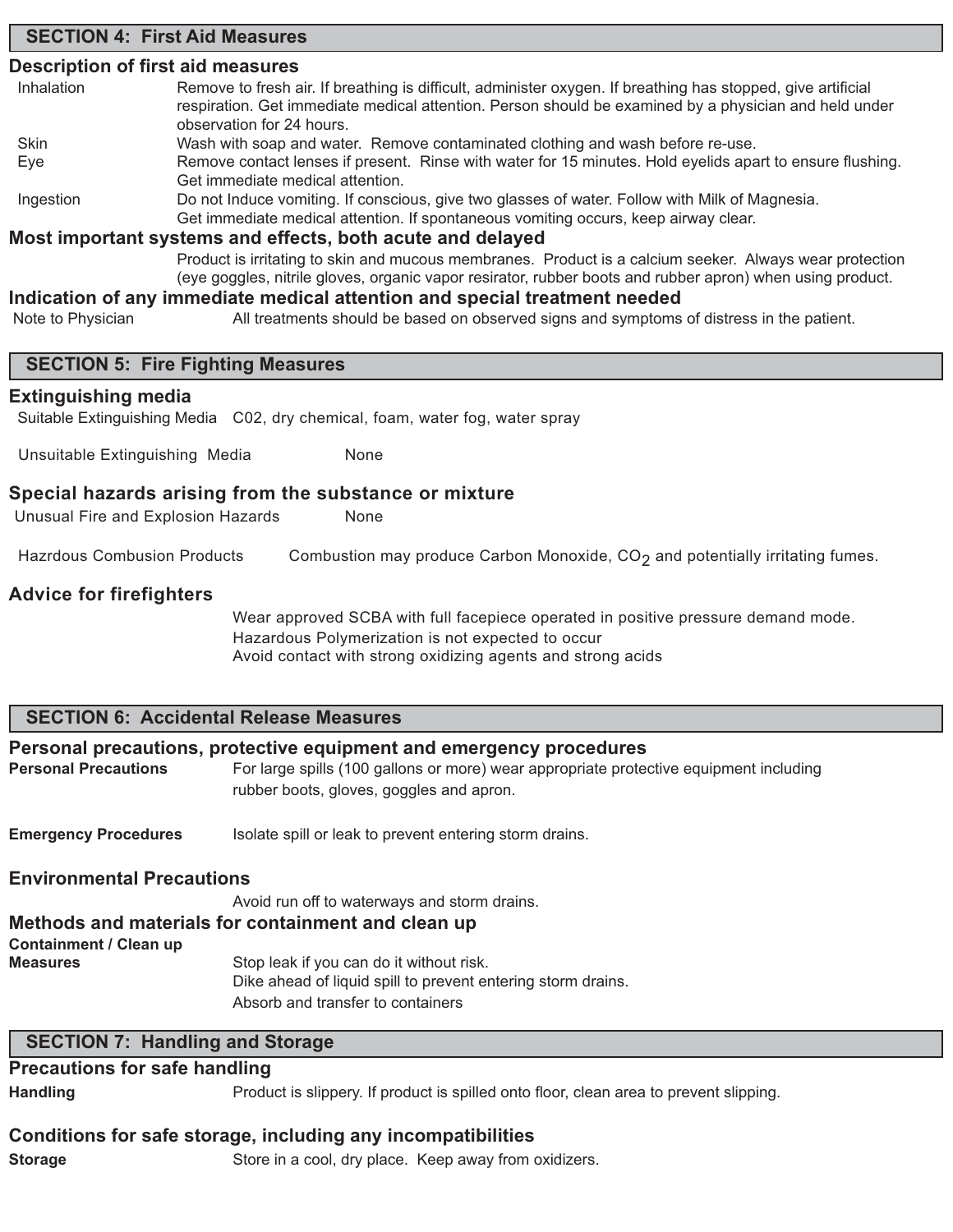### **SECTION 8: Exposure Controls / Personal Protection**

| <b>Exposure Controls</b><br><b>Engineering</b>             |                                                                                                                                     |
|------------------------------------------------------------|-------------------------------------------------------------------------------------------------------------------------------------|
| <b>Measures / Controls</b>                                 | Use in well ventilated area. If used in an enclosed area, provide fans or<br>other mechanical means to provide adquate ventilation. |
| <b>Personal Protective Equipment</b>                       | NIOSH approved acid gas cartridge respirator, chemical splash goggles,<br>nitrile gloves, rubber apron, and rubber boots            |
| <b>General Industrial Hygiene</b><br><b>Considerations</b> | Clean protective gear after use. Rinse with water and allow to dry.                                                                 |

### **SECTION 9: Physical and Chemical Properties**

### **Information on Physical and Chemical Properties**

| <b>Physical Form</b>                                                              | Liquid                      | Appearance                                                | Thin, foamy liquid                               |
|-----------------------------------------------------------------------------------|-----------------------------|-----------------------------------------------------------|--------------------------------------------------|
| Color                                                                             | Clear                       | Odor                                                      | Acid                                             |
| <b>Taste</b>                                                                      | Data Lacking                | <b>Particulate Type</b>                                   | N/A                                              |
| <b>Particulate Size</b>                                                           | N/A                         | <b>Aerosol Type</b>                                       | N/A                                              |
| <b>General Properties</b><br><b>Boiling Pt</b><br>pH<br><b>Water Solubility %</b> | 212 F<br>$0.5 - 1.5$<br>100 | <b>Melting Point</b><br><b>SG / Density</b><br><b>VOC</b> | Data Lacking<br>$1.03 - 1.05$<br>0 grams / Liter |

### **SECTION 10: Stability and Reactivity**

**Reactivity** No dangerous reaction know under conditions of normal use **Chemical stability** Stable under normal temperatures and pressures. **Possibility of hazardous reactions** Hazardous polymerization is not expected to occur **Conditions to Avoid** Avoid contact with strong alkaline solutions, oxidizers, powdered metals & organic materials. **Hazardous Decomposition** Combustion may emit toxic, corrisive fumes of Hydrogen Fluoride, Sulfur Dioxide & Fluorine Gas.

| <b>SECTION 11: Toxicological Information</b> |            |                |  |
|----------------------------------------------|------------|----------------|--|
| <u>Component</u>                             | <u>CAS</u> | Exposure limit |  |
| Sulfuric Acid                                | 7664-93-9  | 1mg/m3         |  |
| <b>Hydrofluoric Acid</b>                     | 7664-39-3  | 3 ppm          |  |

NOTES TO PHYSICIAN: Treat inhalation as chemical pneumonia. Monitor for hypocalcemia. 2.5% Calcium Gluconate in normal saline by nebulizer or by IPPB with 100% oxygen may decrease pulmonary damage. Bronchodilators may also be administered.

For burns of large skin areas, (> 25 square inches), for ingestion and for significant inhalation exposure, severe systemic effects may occur. Monitor and correct for hypocalcemia, cardiac arrhythmias, hypomagnesemia and hyperkalemia. In some cases renal dialysis may be indicated. For certain burns, especially of the digits, use of intra-arterial calcium Gluconate may be indicated.